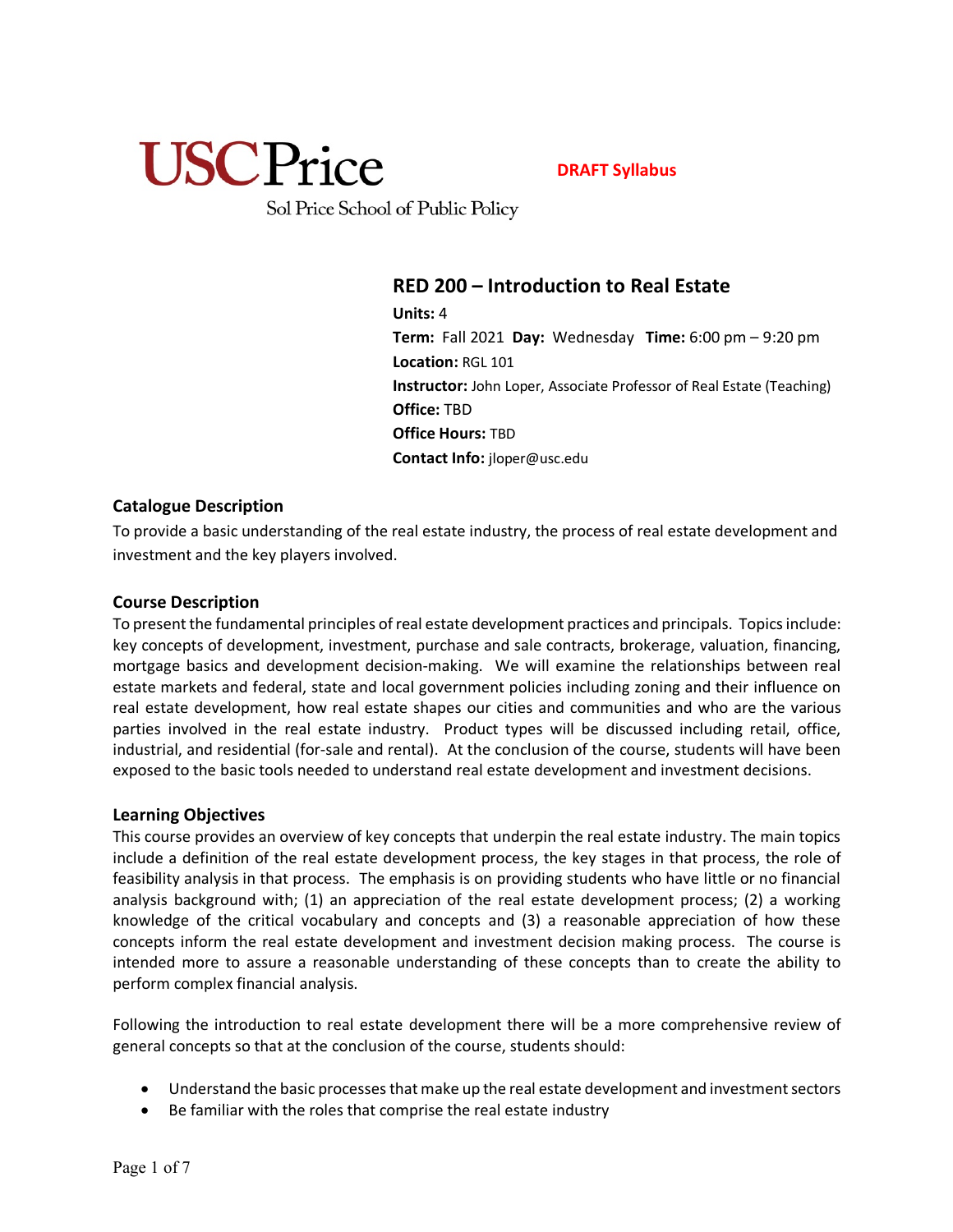- Examine the nature of city development and how it has evolved
- Understand the role of government in regulating land use
- Learn how zoning and government regulations affect land use and development
- Learn basic methods to value property
- Identify sources of debt and equity for commercial real estate transactions
- Understand how property ownership is held and transferred including ownership entities, brokerage, purchase and sale contracts
- Review the basic types of leases, lease clauses, leasing process and how leases impact property value
- Gain familiarity with the major product types including:
	- o *Residential (Rental and For Sale Housing & Land Development)*
	- o *Retail*
	- o *Office*
	- o *Industrial*

**Prerequisite(s): None**

## **USC Technology Support Links**

Zoom information for students Blackboard help for students Software available to USC Campus

## **USC technology rental program**

We are scheduled to meet in person, but if we need to transition to an online format, realize that attending classes online and completing coursework remotely requires access to technology that not all students possess. If you need resources to successfully participate in your classes, such as a laptop or internet hotspot, you may be eligible for the university's equipment rental program. To apply, please submit an application. The Student Basic Needs team will contact all applicants in early August and distribute equipment to eligible applicants prior to the start of the fall semester.

### **Required Texts**

Ling, David C. and Wayne R. Archer. 2018. *Real Estate Principles: A Value Approach*, Fifth Edition. New York, New York: McGraw-Hill/Irwin.

Peiser, Richard B with David Hamilton. 2012. *Professional Real Estate Development*, Third Edition. Washington, DC: Dearborn Financial Publishing and The Urban Land Institute.

Rybczynski, Witold. 2007. *The Last Harvest: From Cornfield to New Town*. New York, New York: Simon & Schuster, Inc.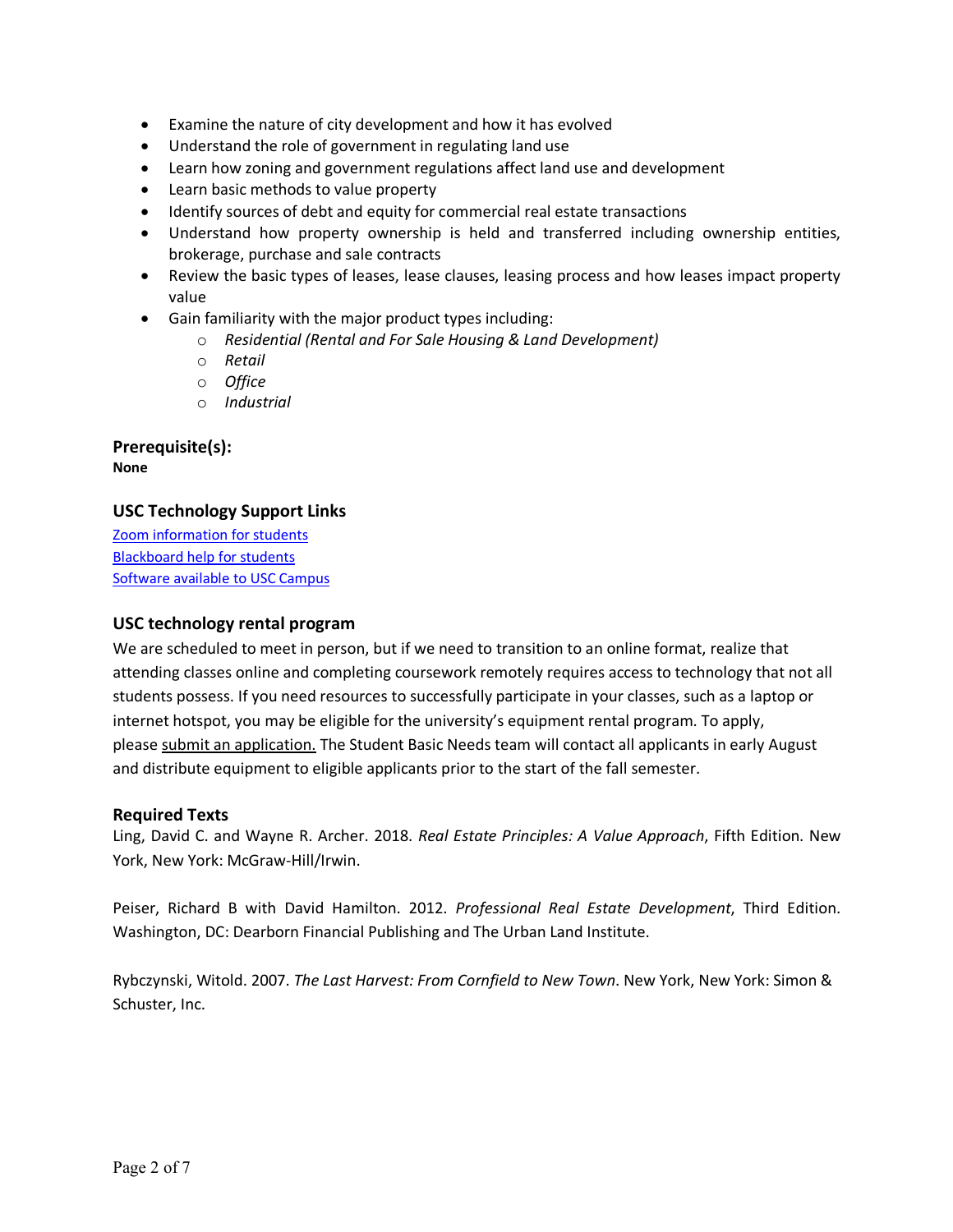# **Grading Breakdown**

| <b>Assignment</b> | % of Grade |
|-------------------|------------|
| Homework          | 25%        |
| Quizzes           | 10%        |
| Midterm Exam      | 25%        |
| <b>Final Exam</b> | 30%        |
| Participation     | 10%        |
| Total             |            |

## **Grading Scale**

Course final grades will be determined using the following scale

- A 95-100
- A- 90-94
- B+ 87-89
- B 83-86
- B- 80-82
- C+ 77-79
- C 73-76
- C- 70-72
- D+ 67-69
- D 63-66
- D- 60-62
- F 59 and below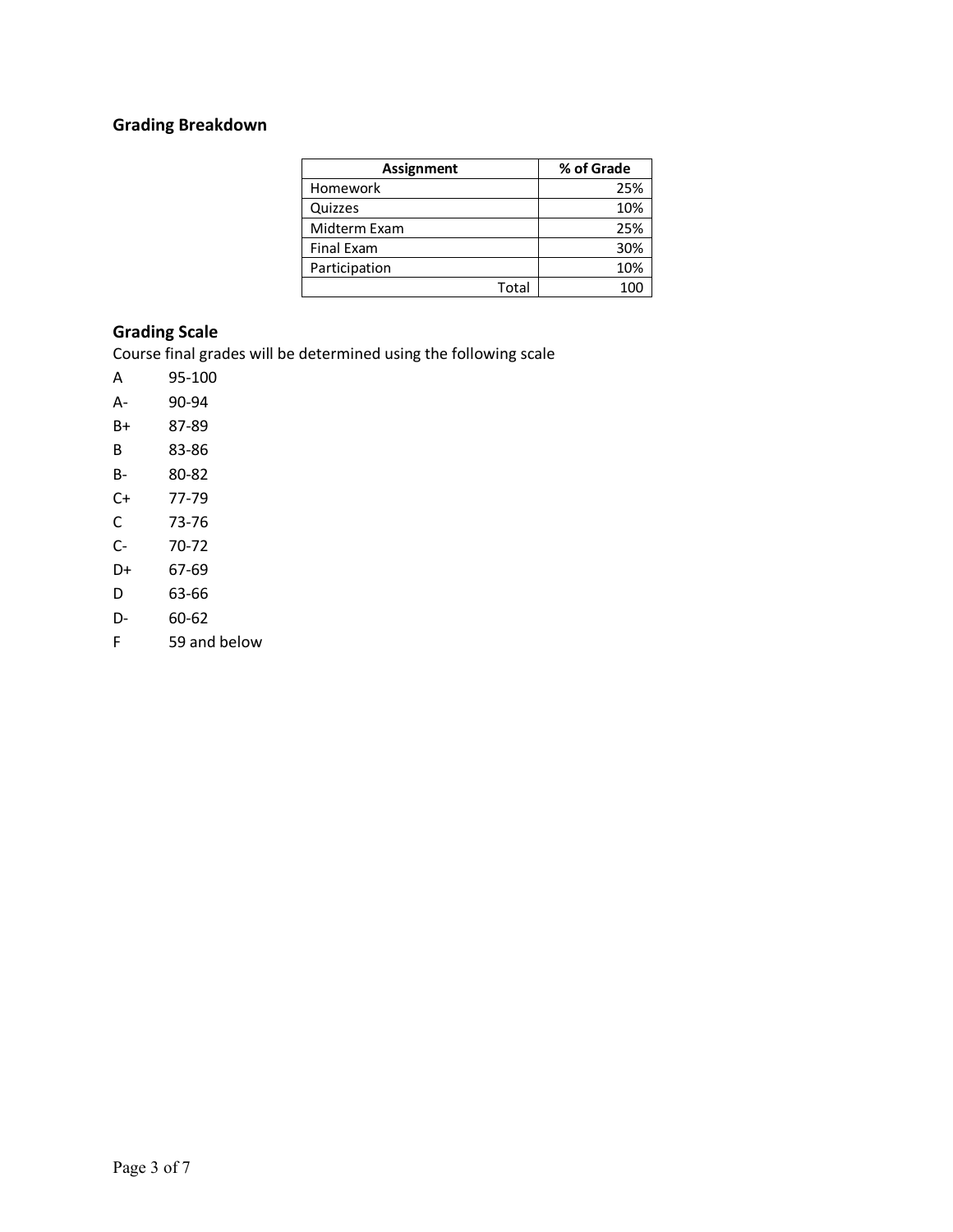## **Course Schedule:**

#### 1) **Week 1: What is Real Estate?**

- *L&A* Chapter 1 The Nature of Real Estate and Real Estate Markets
- *Peiser* Chapter 1 & 2 Introducing Real Estate Development and Organizing for Development
- **2) Week 2: How do Real Estate Projects Begin?**
	- *The Last Harvest* Ch 1-10 "Life, Liberty and the Pursuit of Real Estate"
	- *L & A* Chapter 2 Legal and Regulatory Determinations of Value

#### 3) **Week 3: How do We Own Real Estate?**

- *The Last Harvest* Ch 11-19 "Design Matters"
- *L & A* Chapter 3 Conveying Real Property Interests

#### 4) **Week 4: Why do Certain Types of Real Estate Locate in Particular Places?**

- *The Last Harvest* Ch 20-29 & Postscript "The Market Rules"
- *L & A* Chapter 4 Government Controls and Real Estate Markets

#### 5) **Week 5: How does Real Estate Shape our Communities?**

- Suburbanization, Urbanization and Everything in Between
- Geographic Segregation and the Role of Zoning and Real Estate
- Environmental Consequences of Development Practices and Sustainable Design Practices

### 6) **Week 6: How do We Determine the Value of Real Estate?**

- *L & A* Chapter 5 Market Valuation and Appraisal
- *L & A* Chapter 6 Forecasting Ownership Benefit and Value Market Analysis

#### 7) **Week 7: How do We Determine the Value of Real Estate? Continued…**

- *L & A* Chapter 7 Valuation Using the Sales Comparable and Cost Approaches
- *L & A* Chapter 8 Valuation Using the Income Approach

#### 8) **Week 8**

• Midterm Review **MIDTERM EXAM**

### 9) **Week 9: How do We Finance Real Estate?**

- *L & A* Chapter 9 Real Estate Finance Laws and Contracts (Note, Deed of Trust)
- *L & A* Chapter 10, 15 Residential Mortgage Types and Borrower Decisions and some Mortgage Math
- The Rent vs. Buy Decision in Housing

## 10) **Week 10: How do We Finance Real Estate? Continued…**

• *L & A* Chapter 16 – Commercial Mortgage Types and Decisions, Mortgage Application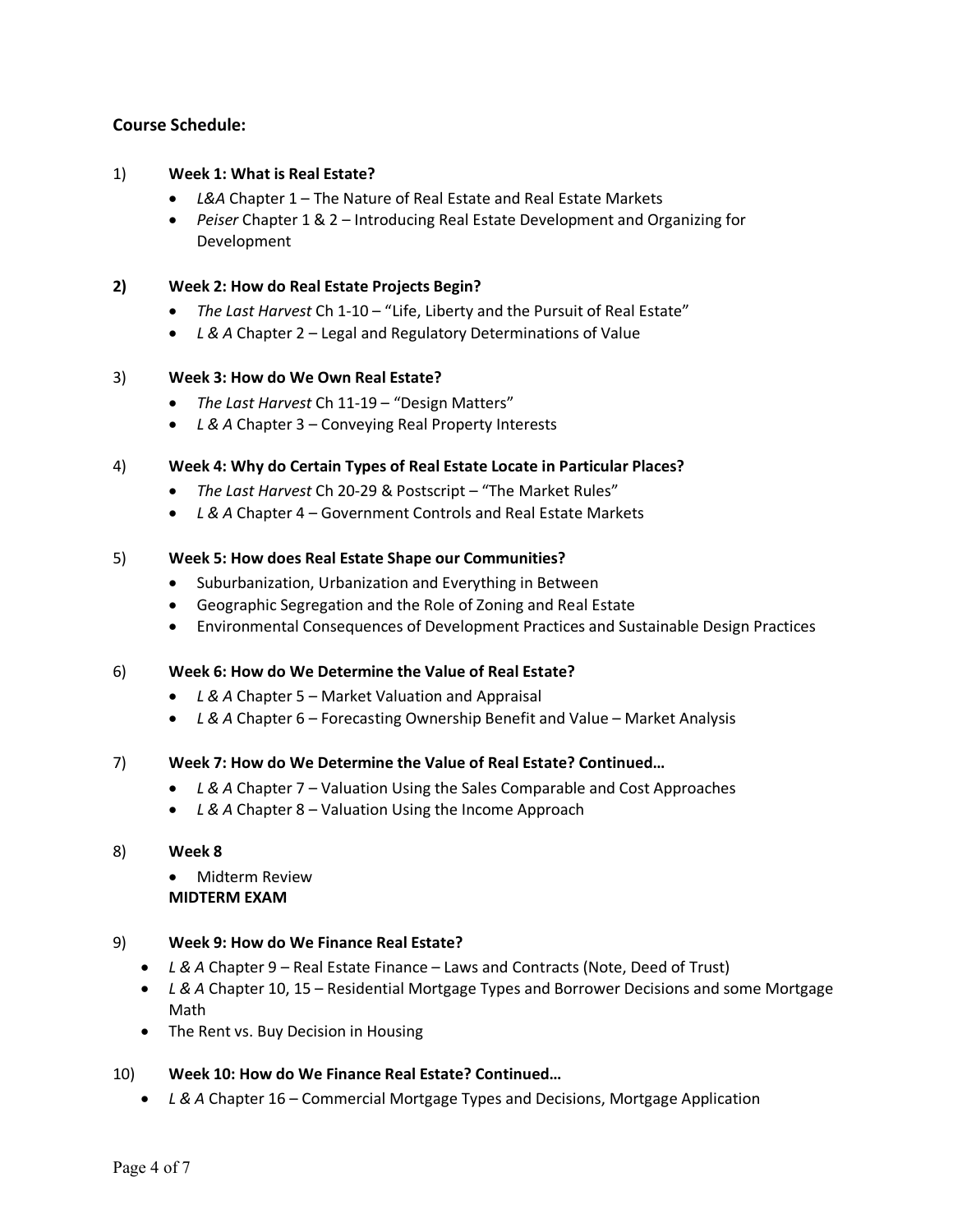- *L & A* Chapter 17 Sources of Commercial Debt and Equity Capital, Ownership Structures, Entities
- 11) **Week 11: What are the Key Transactions among Real Estate Players?**
	- *L & A* Chapter 12 Real Estate Brokerage and Listing Contracts
	- *L & A* Chapter 22 Leases and Property Types

## 12) **Week 12: How do We Manage the Real Estate Investment Process?**

- *L & A* Chapter 21 Enhancing Value through Ongoing Management & Asset Management
- *L & A* Chapter 23 Development: The Dynamics of Creating Value

### 13) **Week 13: Overview of Product Types – Residential and Retail**

- *Peiser* Chapter 3 For Sale Housing and Land Development
- *Peiser* Chapter 4 Investment Residential Development

## 14) **Week 14: Overview of Product Types – Residential and Retail**

- *Peiser* Chapter 7 Retail Development
- *Peiser* Chapter 5 Office Development
- *Peiser* Chapter 6 Industrial Development

### 15) **Week 15: Who are the Players and Where Do you Fit in?**

- Overview of the Real Estate Industry and Careers in Real Estate
- Final Review
- 16) **Final Exam Week**

FINAL EXAM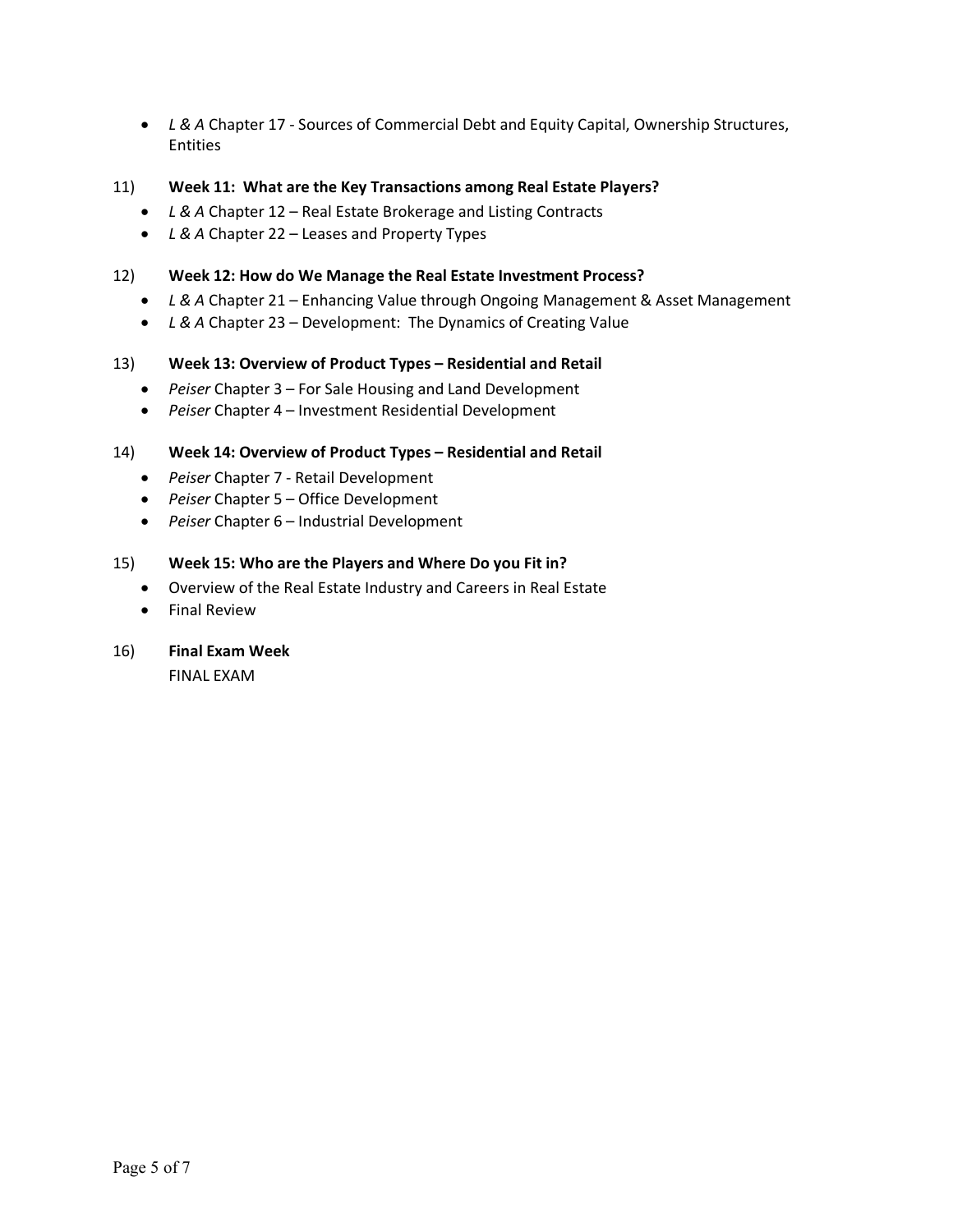## **Statement on Academic Conduct and Support Systems**

#### **Learning Experience Evaluations:**

Learning Experience Evaluations will be conducted on the final day of class. This will be your opportunity to provide feedback about your learning experience in the class. This feedback helps the instructor determine whether students are having the intended learning experiences for the class. It is important to remember that the learning process is collaborative and requires significant effort from the instructor, individual students, and the class as a whole. Students should provide a thoughtful assessment of their experience, as well as of their own effort, with comments focused on specific aspects of instruction or the course. Comments on personal characteristics of the instructor are not appropriate and will not be considered. For this feedback to be as comprehensive as possible, all students should complete the evaluation.

#### **Academic Conduct:**

Plagiarism – presenting someone else's ideas as your own, either verbatim or recast in your own words – is a serious academic offense with serious consequences. Please familiarize yourself with the discussion of plagiarism in SCampus in Part B, Section 11, "Behavior Violating University Standards" policy.usc.edu/scampus-part-b. Other forms of academic dishonesty are equally unacceptable. See additional information in SCampus and university policies on scientific misconduct, policy.usc.edu/scientific-misconduct.

#### **Statement for Academic Accommodations**

Any student requesting academic accommodations based on a disability is required to register with Disability Services and Programs (DSP) each semester. A letter of verification for approved accommodations can be obtained from DSP. Please be sure the letter is delivered to me as early in the semester as possible. DSP is located in STU 301 and is open 8:30 a.m.–5:00 p.m., Monday through Friday. Website and contact information for

DSP:http://sait.usc.edu/academicsupport/centerprograms/dsp/home\_index.html (213) 740-0776 (Phone), (213) 740-6948 (TDD only), (213) 740-8216 (FAX) ability@usc.edu

#### **Support Systems:**

Student Health Counseling Services - (213) 740-7711 – 24/7 on call engemannshc.usc.edu/counseling

Free and confidential mental health treatment for students, including short-term psychotherapy, group counseling, stress fitness workshops, and crisis intervention.

National Suicide Prevention Lifeline - 1 (800) 273-8255 – 24/7 on call

suicidepreventionlifeline.org

Free and confidential emotional support to people in suicidal crisis or emotional distress 24 hours a day, 7 days a week.

Relationship and Sexual Violence Prevention Services (RSVP) - (213) 740-4900 – 24/7 on call engemannshc.usc.edu/rsvp